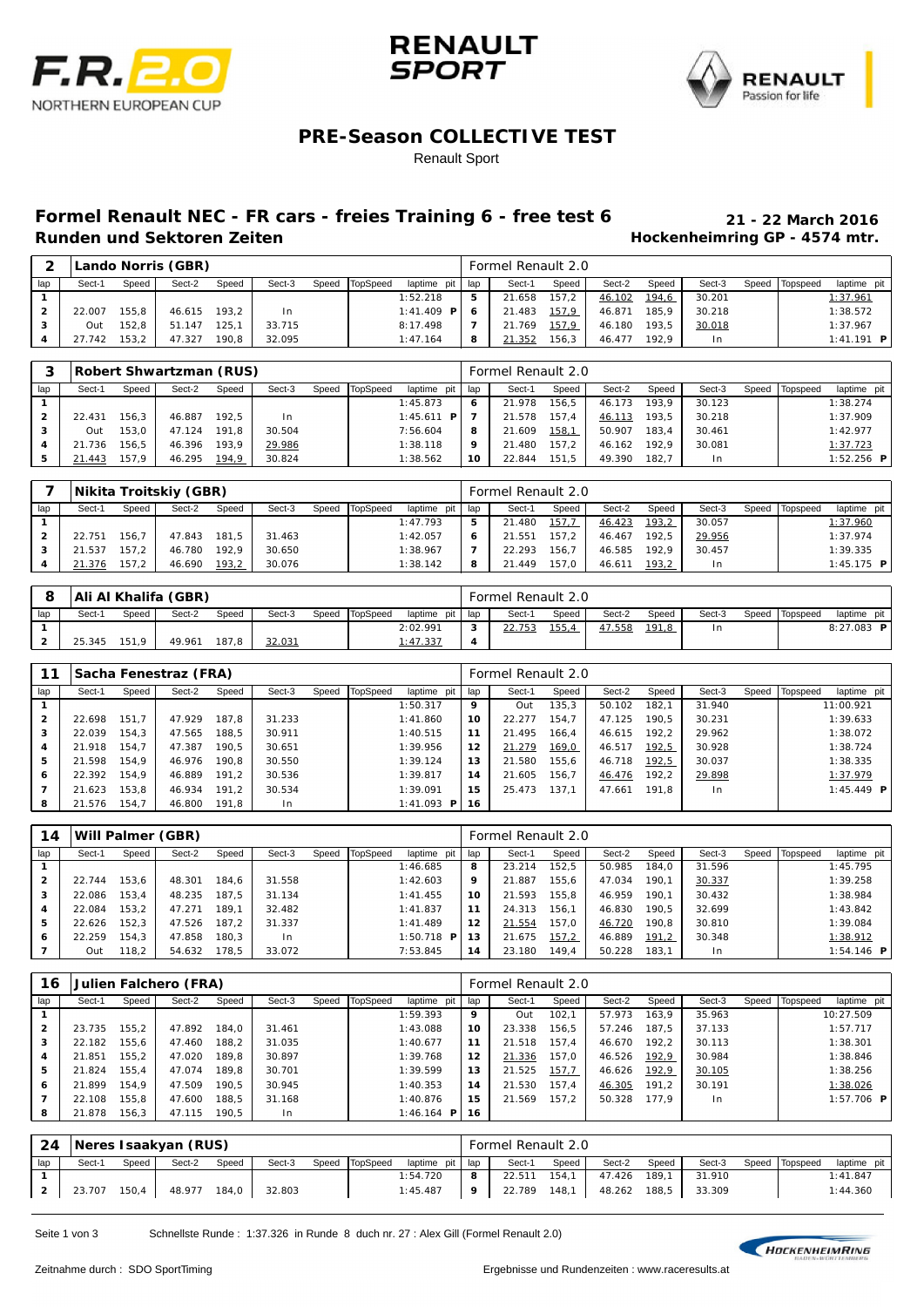





### **PRE-Season COLLECTIVE TEST**

Renault Sport

# **Formel Renault NEC - FR cars - freies Training 6 - free test 6 21 - 22 March 2016**

### **Hockenheimring GP - 4574 mtr.**

| $\overline{\mathbf{3}}$ | 23.218         | $153.2$   | 48.148 188.5              | 32.902              | 1:44.268                              | 110    | 22.394 156,3 47.281 189,1 31.277 |       |                     |       |              | 1:40.952     |
|-------------------------|----------------|-----------|---------------------------|---------------------|---------------------------------------|--------|----------------------------------|-------|---------------------|-------|--------------|--------------|
|                         |                |           | 22.817 154,9 47.840 189,5 | 32.381              | 1:43.038                              | l 11 l | 22.207                           | 156,1 | 47.236 189.8 31.186 |       |              | 1:40.629     |
| 5.                      | 22.945 155.4 L |           | 48.065 184.6 L            | 1 <sub>n</sub>      | 1:48.211 <b>P</b>   12   22.459 156.3 |        |                                  |       | 47.279              |       | 188.8 31.612 | 1:41.350     |
| 6                       |                | Out 141.0 | 48.536 185.6              | 31.980              | 7:07.516                              | l 13 l | 22.215                           | 156,3 | 48.627              | 186.5 | In.          | $1:45.751$ P |
|                         | 23.243         | 155, 8    |                           | 47.471 187,2 31.933 | 1:42.647                              | 14     |                                  |       |                     |       |              |              |

| -27            |        | 'Alex Gill (GBR) |        |       |        |       |          |                |                | Formel Renault 2.0 |       |        |       |        |       |          |                     |
|----------------|--------|------------------|--------|-------|--------|-------|----------|----------------|----------------|--------------------|-------|--------|-------|--------|-------|----------|---------------------|
| lap            | Sect-1 | Speed            | Sect-2 | Speed | Sect-3 | Speed | TopSpeed | laptime pit    | lap            | Sect-1             | Speed | Sect-2 | Speed | Sect-3 | Speed | Topspeed | laptime pit         |
|                |        |                  |        |       |        |       |          | 1:51.009       | $\overline{7}$ | 22.868             | 157.2 | 47.745 | 188.5 | 30.419 |       |          | 1:41.032            |
| $\overline{2}$ | 22.496 | 155.6            | 48.237 | 184.9 | 31.575 |       |          | 1:42.308       | 8              | 21.175             | 158,6 | 46.154 | 194.2 | 29.997 |       |          | 1:37.326            |
| з              | 21.679 | 155.6            | 46.791 | 193.5 | 30.515 |       |          | 1:38.985       | 9              | 21.247             | 158.1 | 46.236 | 194.6 | 30.025 |       |          | 1:37.508            |
| 4              | 21.609 | 156.7            | 46.723 | 193.2 | 30.589 |       |          | 1:38.921       | 10             | 21.396             | 157.7 | 46.208 | 194,9 | 29.822 |       |          | 1:37.426            |
| 5              | 21.661 | 155.8            | 46.867 | 192.2 | In.    |       |          | 1:43.311<br>P. | l 11           | 21.217             | 157.9 | 46.144 | 194.2 | 31.262 |       |          | 1:38.623            |
| 6              | Out    | 132,4            | 50.384 | 183.7 | 32.192 |       |          | 9:26.707       | 12             | 23.011             | 148.4 | 49.228 | 187.5 | l n    |       |          | $1:53.857$ <b>P</b> |

| 28             |        |       | Finlay Hutchinson (GBR) |       |        |       |          |                     |     | Formel Renault 2.0 |       |        |       |        |       |          |                     |
|----------------|--------|-------|-------------------------|-------|--------|-------|----------|---------------------|-----|--------------------|-------|--------|-------|--------|-------|----------|---------------------|
| lap            | Sect-1 | Speed | Sect-2                  | Speed | Sect-3 | Speed | TopSpeed | laptime pit         | lap | Sect-1             | Speed | Sect-2 | Speed | Sect-3 | Speed | Topspeed | laptime pit         |
|                |        |       |                         |       |        |       |          | 1:53.916            | 9   | Out                | 143.4 | 50.926 | 182.4 | 32.684 |       |          | 8:09.834            |
| $\overline{2}$ | 24.270 | 150.2 | 48.468                  | 184.9 | 32.928 |       |          | 1:45.666            | 10  | 22.972             | 152.1 | 47.853 | 187.8 | 31.535 |       |          | 1:42.360            |
| 3              | 22.720 | 154.3 | 47.678                  | 187.8 | 31.932 |       |          | 1:42.330            | 11  | 22.536             | 153.4 | 47.274 | 188.2 | 31.422 |       |          | 1:41.232            |
| 4              | 22.226 | 154.1 | 47.497                  | 189.1 | 31.831 |       |          | 1: 41.554           | 12  | 22.030             | 155.6 | 47.273 | 188.2 | 31.648 |       |          | 1:40.951            |
| 5              | 22.335 | 152,1 | 47.653                  | 189.5 | 31.839 |       |          | 1:41.827            | 13  | 22.421             | 153.2 | 47.957 | 188.2 | 31.436 |       |          | 1:41.814            |
| 6              | 22.538 | 153.6 | 48.812                  | 188.5 | 31.754 |       |          | 1:43.104            | 14  | 22.052             | 155.4 | 47.319 | 188.2 | 31.578 |       |          | 1:40.949            |
|                | 22.261 | 156,5 | 48.202                  | 186.9 | 31.827 |       |          | 1:42.290            | 15  | 24.138             | 153.4 | 47.225 | 191,2 | 31.324 |       |          | 1:42.687            |
| 8              | 22.515 | 155.2 | 47.735                  | 187.8 | In     |       |          | $1:57.538$ <b>P</b> | 16  | 22.966             | 150,2 | 50.515 | 181,8 | In     |       |          | $1:56.956$ <b>P</b> |

| 32  |        |       | Kasper Larsen (DEN) |       |        |       |          |             |     | Formel Renault 2.0 |       |        |       |        |       |          |                     |
|-----|--------|-------|---------------------|-------|--------|-------|----------|-------------|-----|--------------------|-------|--------|-------|--------|-------|----------|---------------------|
| lap | Sect-1 | Speed | Sect-2              | Speed | Sect-3 | Speed | TopSpeed | laptime pit | lap | Sect-1             | Speed | Sect-2 | Speed | Sect-3 | Speed | Topspeed | laptime pit         |
|     |        |       |                     |       |        |       |          | 1:53.457    | 9   | 22.390             | 155.8 | 47.690 | 188,8 | l n    |       |          | $1:55.386$ <b>P</b> |
|     | 23.692 | 152.1 | 50.213              | 75.9  | 32.470 |       |          | 1:46.375    | 10  | Out                | 150.0 | 50.864 | 185.9 | 31.900 |       |          | 9:15.976            |
| 3   | 22.607 | 155.8 | 48.168              | 182.4 | 31.773 |       |          | 1:42.548    | 11  | 22.474             | 156.1 | 48.231 | 187.5 | 31.673 |       |          | 1:42.378            |
| 4   | 22.251 | 156,7 | 47.574              | 188.5 | 31.961 |       |          | 1:41.786    | 12  | 22.801             | 156.3 | 47.437 | 188.2 | 31.593 |       |          | 1:41.831            |
| 5   | 22.324 | 155.2 | 47.632              | 187.8 | 31.830 |       |          | 1:41.786    | 13  | 22.527             | 155.6 | 47.526 | 187.8 | 31.505 |       |          | 1:41.558            |
| 6   | 22.126 | 154.7 | 47.741              | 179.1 | 31.661 |       |          | 1:41.528    | 14  | 22.222             | 156.1 | 47.558 | 188.2 | 31.395 |       |          | 1:41.175            |
|     | 22.343 | 156.1 | 47.862              | 187.5 | 31.573 |       |          | 1:41.778    | 15  | 55.268             | 149.2 | 49.326 | 182.7 | 32.434 |       |          | 2:17.028            |
| 8   | 22.486 | 154.7 | 48.431              | 184.0 | 31.673 |       |          | 1:42.590    | 16  | 23.176             | 156.3 | 48.100 | 185.9 | In.    |       |          | 1:53.405 <b>P</b>   |

| 42             |        |         | Julia Pankiewicz (POL) |       |        |       |          |                    |     | Formel Renault 2.0 |       |        |       |                |       |          |                   |
|----------------|--------|---------|------------------------|-------|--------|-------|----------|--------------------|-----|--------------------|-------|--------|-------|----------------|-------|----------|-------------------|
| lap            | Sect-1 | Speed b | Sect-2                 | Speed | Sect-3 | Speed | TopSpeed | laptime pit        | lap | Sect-1             | Speed | Sect-2 | Speed | Sect-3         | Speed | Topspeed | laptime pit       |
|                |        |         |                        |       |        |       |          | 2:00.490           | 9   | Out                | 141.0 | 50.229 | 181.8 | 32.984         |       |          | 9:24.273          |
| $\overline{2}$ | 24.135 | 153.2   | 48.514                 | 182.4 | 32.949 |       |          | 1:45.598           | 10  | 23.410             | 155.8 | 48.494 | 179.1 | 32.665         |       |          | 1:44.569          |
| з              | 23.002 | 155.4   | 47.954                 | 184.6 | 32.233 |       |          | 1:43.189           | 11  | 23.083             | 156,7 | 47.625 | 186,9 | 32.663         |       |          | 1:43.371          |
| 4              | 23.129 | 154.1   | 48.035                 | 182.4 | 32.046 |       |          | 1:43.210           | 12  | 22.622             | 155,4 | 47.494 | 185.6 | 32.063         |       |          | 1:42.179          |
| 5              | 22.971 | 156.5   | 48.236                 | 181.8 | 32.942 |       |          | 1:44.149           | 13  | 23.054             | 155.6 | 48.414 | 182.7 | 33.888         |       |          | 1:45.356          |
| 6              | 22.919 | 156.3   | 47.657                 | 185.2 | 32.228 |       |          | 1:42.804           | 14  | 23.131             | 155.4 | 48.278 | 184.9 | 32.246         |       |          | 1:43.655          |
|                | 22.823 | 156.1   | 47.558                 | 183.1 | 32.057 |       |          | 1:42.438           | 15  | 22.699             | 156.1 | 47.866 | 184.9 | 32.236         |       |          | 1:42.801          |
| 8              | 23.092 | 155,6   | 48.028                 | 185.6 | In     |       |          | 1:47.703 <b>PI</b> | 16  | 24.130             | 155,4 | 48.586 | 184.0 | 1 <sub>n</sub> |       |          | 1:49.713 <b>P</b> |

| 50           |        |       | Juuso Puhkka (FIN) |       |        |       |          |             |     | Formel Renault 1.6 |       |        |        |        |       |          |                     |
|--------------|--------|-------|--------------------|-------|--------|-------|----------|-------------|-----|--------------------|-------|--------|--------|--------|-------|----------|---------------------|
| lap          | Sect-1 | Speed | Sect-2             | Speed | Sect-3 | Speed | TopSpeed | laptime pit | lap | Sect-1             | Speed | Sect-2 | Speed  | Sect-3 | Speed | Topspeed | laptime pit         |
|              |        |       |                    |       |        |       |          | 1:54.985    | 9   | 24.368             | 141,2 | 51.716 | 170, 9 | I n    |       |          | $2:00.606$ <b>P</b> |
| $\mathbf{2}$ | 25.124 | 137.9 | 52.825             | 168.5 | 34.646 |       |          | 1:52.595    | 10  | Out                | 124.6 | 58.295 | 168.0  | 35.847 |       |          | 6:59.481            |
| 3            | 25.912 | 133.0 | 53.212             | 169.3 | 34.446 |       |          | 1:53.570    | 11  | 27.752             | 137.2 | 52.215 | 169.5  | 34.262 |       |          | 1:54.229            |
| 4            | 24.385 | 140.4 | 52.243             | 169.3 | 34.201 |       |          | 1:50.829    | 12  | 24.329             | 141.0 | 51.831 | 170.3  | 34.254 |       |          | 1:50.414            |
| 5            | 24.202 | 139,7 | 52.507             | 166.9 | 34.640 |       |          | 1:51.349    | 13  | 24.280             | 140.3 | 55.328 | 167.7  | 34.560 |       |          | 1:54.168            |
| 6            | 24.630 | 140.8 | 51.942             | 169.3 | 34.249 |       |          | 1:50.821    | 14  | 24.892             | 141.4 | 51.876 | 168.8  | 34.172 |       |          | 1:50.940            |
|              | 24.142 | 139.9 | 51.774             | 170.1 | 35.532 |       |          | 1:51.448    | 15  | 24.381             | 141.4 | 51.764 | 170.9  | 34.018 |       |          | 1:50.163            |
| 8            | 24.468 | 140,1 | 51.859             | 170,6 | 33.961 |       |          | 1:50.288    | 16  | 24.260             | 141,9 | 51.728 | 169,3  | I n    |       |          | $1:54.954$ <b>P</b> |

| laptime pit |                |        |       |        |       |        | Formel Renault 2.0 |             | Laurents Hörr (DEU)<br>Sect-2<br>Sect-3<br>Speed TopSpeed<br>Sect-1<br>Speed<br>Speed |  |        |       |              |          |        |     |  |  |
|-------------|----------------|--------|-------|--------|-------|--------|--------------------|-------------|---------------------------------------------------------------------------------------|--|--------|-------|--------------|----------|--------|-----|--|--|
|             | Speed Topspeed | Sect-3 | Speed | Sect-2 | Speed | Sect-1 | lap                | laptime pit |                                                                                       |  |        |       |              |          |        | lap |  |  |
| 12:35.547   |                | 31.925 | 182.4 | 57.583 | 128,6 | Out    | 8                  | 1:56.002    |                                                                                       |  |        |       |              |          |        |     |  |  |
| 1:40.154    |                | 30.871 | 189.1 | 47.051 | 155,4 | 22.232 | 9                  | 1:41.100    |                                                                                       |  | 30.956 | 191.2 | 47.377       | 153, 4   | 22.767 |     |  |  |
| 1:39.179    |                | 30.967 | 190.5 | 46.492 | 156,1 | 21.720 | 10                 | 1:39.573    |                                                                                       |  | 30.631 |       | 47.046 191,5 | $155, 4$ | 21.896 | 3   |  |  |
|             |                |        |       |        |       |        |                    |             |                                                                                       |  |        |       |              |          |        |     |  |  |

Seite 2 von 3 Schnellste Runde : 1:37.326 in Runde 8 duch nr. 27 : Alex Gill (Formel Renault 2.0)